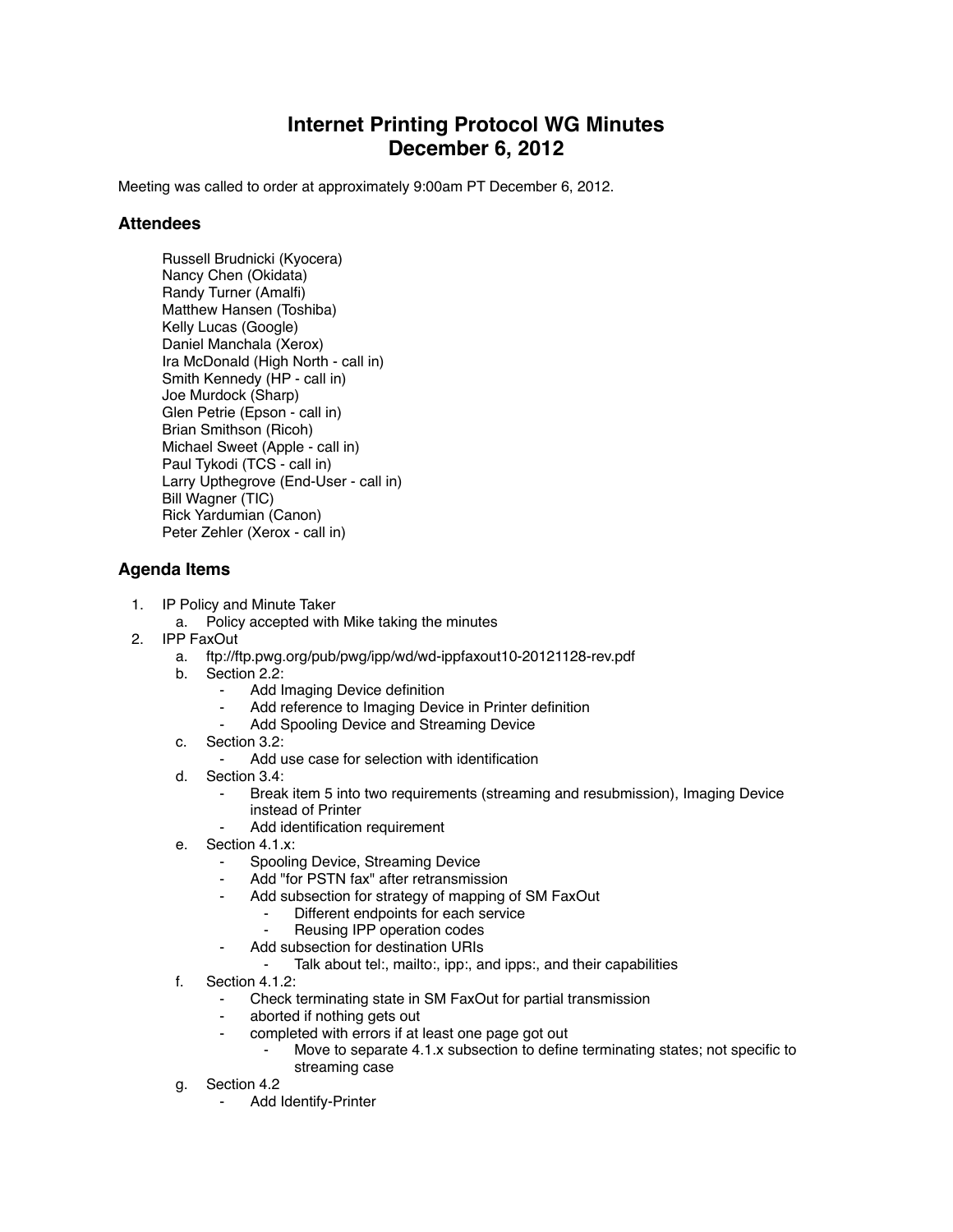- Drop Print-Job
- Add column for SM FaxOut operation names
- Expand to show optional operations
- Add note that Print-Job and Print-URI are not allowed
- Q: ADF and glass sources any URIs?
	- A: Need to look at SM FaxOut spec
	- Possibly expose list of URIs as a Printer attribute
	- Add REQUIRED Add-Hardcopy-Document operation
	- Verify we match up to operation requirements in SM FaxOut spec
- h. Section 4.3:
	- Add note about this: negotiated between device and receiver, device needs to fold color to grayscale
	- color-supported and pwg-raster-document-types-supported define color support of imaging device
	- Add copies-supported, copies-default, note that the value is always 1
	- Add subsection to talk about other job template -supported/-default attributes (number-up, etc.) and their application in different destination URIs
	- ⁃ Missing new Printer attributes for FaxOut
	- Add note for printer-get-attributes-supported must support destination-uri to filter capabilities by URI scheme
- i. Section 4.5:
	- Add new note for copies
	- Fix note 1 (no JPEG)
	- Add subsection for other job template attributes (number-up)
	- Add note for number-of-retries, retry-interval, retry-timeout conditionally required for Spooling Devices
- j. Section 5:
	- Add list of legacy MIME media types for fax
	- Note that negotiation might not allow the requested format to be used.
- k. Section 6.1.2:
	- Make conditionally required for devices with PDF/OpenXPS support
- l. Section 6.1.2.8:
	- Move over to printer description attributes
- m. Section 6.1.3.x:
	- Not just "tel" URIs
	- Talk about mailto, ipp, and ipps URIs
- n. Section 6.1.4, 6.1.5, 6.1.6: Conditionally required for Spooling Devices
- o. Section 6.3.10, 6.3.11, 6.3.12: iTH value corresponds to the iTH value of the others
- p. ISSUE RESOLVED: Do not expose more SM FaxOut read-only values
- q. Section 10:
	- Add something about logging?
	- ⁃ Check security considerations of SM FaxOut copy/reference as needed
	- Action: SM WG to generate errata for SM FaxOut spec for section 10 security considerations (faxin -> faxout)
- r. Q: Do we require/recommend a standard resource path for printer URIs, e.g., "/ipp/faxout"?
	- A: Yes, require "/ipp/faxout". For servers/printers with multiple FaxOut service instances, "/ipp/faxout/instance" is used for each instance, with "/ipp/faxout" being a roll-up/ combined service instance.
- s. Q: Can FaxOut and Print be supported by the same service instance?
	- A: No, different capabilities, need to be separated.
- 3. IPP Best Practices
	- a. ftp://ftp.pwg.org/pub/pwg/ipp/whitepaper/tb-ipp-best-practices-20121125.pdf
	- b. MEH -> POOR
	- c. Discovery: how many hops/radius? Causes issues, for example company-wide SNMP, SLP, etc.
	- d. Page 5:
		- ⁃ Get-Printers -> Get-Services
		- Each entry returned identifies the service type
			- or have another parallel set of values identifying the service type (meh!)